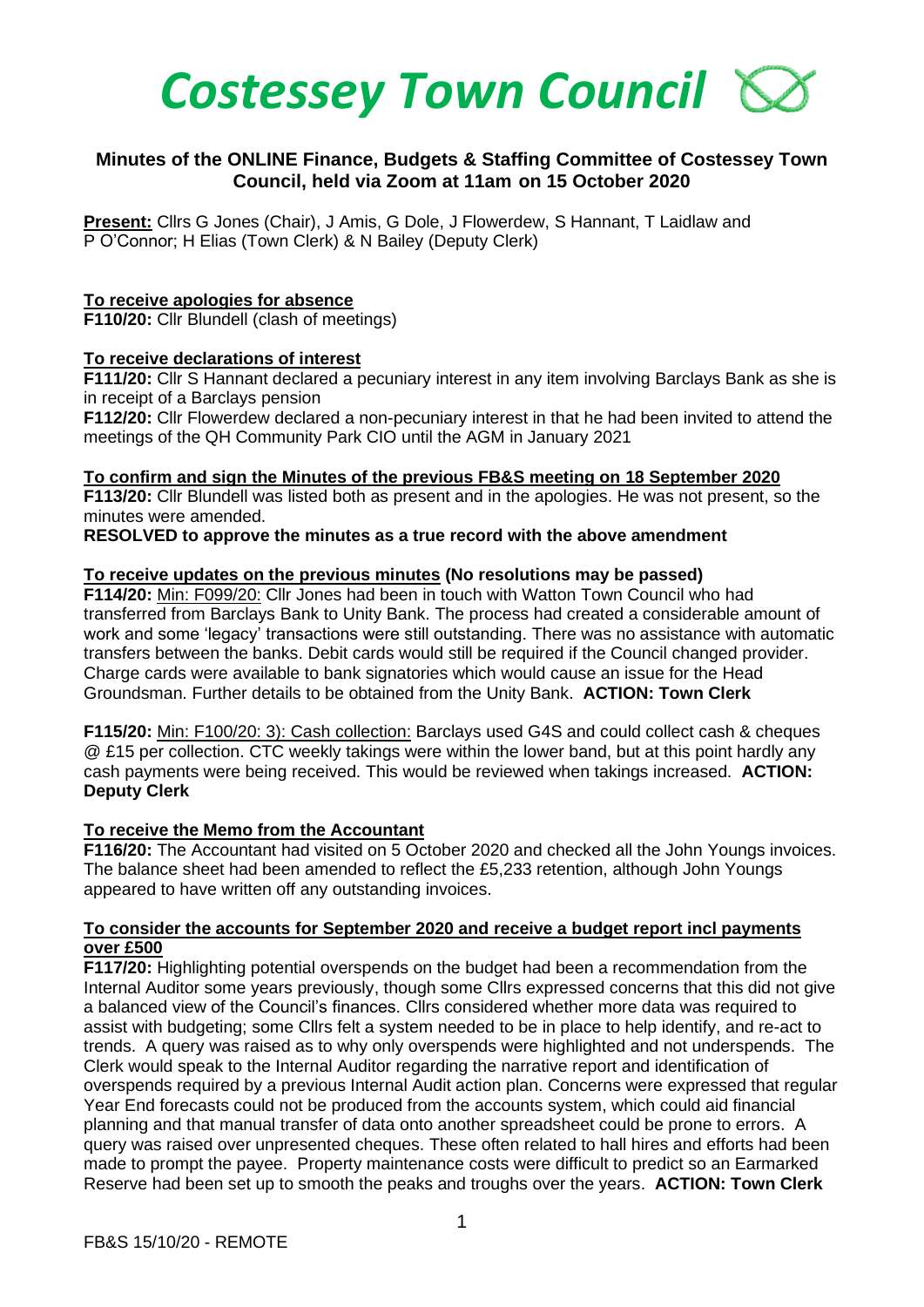## **To receive a revised 2020/21 forecast**

**F118/20:** Cllr Jones apologised for the late submission. The end of the second quarter was a good indicator, and the 50% Parish Partnership contribution had been made for the speed humps which would be installed soon. A query was raised over the salaries budget. Backdated pay arrears from April 2020 will be paid in October, as will two pay runs as staff are paid four-weekly. A query was raised over the electricity power usage at QHCC. **ACTION: Town Clerk F119/20:** Cllr Hannant left at 12:05pm

# **To consider the Preliminary Budget figures (v1)**

**F120/20**: Budget figures usually are based on the previous year's expenditure and the current year's 6 monthly figures, but this year income is down as is expenditure, and any forecasts might be wildly inaccurate. The Tax Base was due in December. It was felt that the impact of Covid would not be clear until the following year 2022/23. Cllr Laidlaw offered to make more enquires with SNC, as collection rates may fall and claims for support increase thus affecting the Tax Base. The use of reserves instead of an increase in precept was an option for 2021/22. An urgent meeting would be required at the point of Tax Base notification. **ACTION: Cllr Laidlaw**, **Town Clerk**

## **To consider the maturity of the Barclays Treasury Fixed Term Deposit**

**F121/20:** The CCLA was more flexible but offered low interest rates at present. **ACTION: Town Clerk** 

# **To receive the Insurance decision re Business Interruption cover**

**F122/20:** Final confirmation from Zurich that the Council was not eligible to claim had been circulated.

### **To receive a general update on Finance, Budget & Staffing matters.**

**F123/20:** An urgent meeting would be required if the government announced the area had changed to Tier Two under coronavirus alert levels. This could result in closure of the halls to the current limited number of hirers

### **F124//20: RESOLVED to confirm the date of the next ONLINE FB&S Meeting as Friday 13 November at 11am**

**F125/20: RESOLVED to exclude the press and public from the meeting under the Public Bodies (Admissions to Meetings) Act 1960 on the grounds that it is not in the public interest to disclose discussion on the items below due to the discussions relating to exempt information on staffing and employment contracts**

No members of the press or public were present.

## **\*THE FOLLOWING ITEMS WERE HEARD IN CONFIDENCE**

**\*To approve the recommendations of the Staffing Sub-Committee F126/20:** Min: SSC041/20: **RESOLVED that the Organisational Chart be updated with the new Cleaner and the Job Titles following changes to job descriptions. ACTION: Deputy Clerk**

**F127/20:** Min: SSC043/20: **RESOLVED that Mobile phones be provided to staff where required. ACTION: Deputy Clerk**

#### **F128/20:** Min: SSC044/20:

**RESOLVED that the Clerk's Assistant (Buildings Officer) Job Title be amended to Buildings Manager**. **ACTION: Town Clerk** 

**F129/20:** Cllr Flowerdew left at 12:40pm.